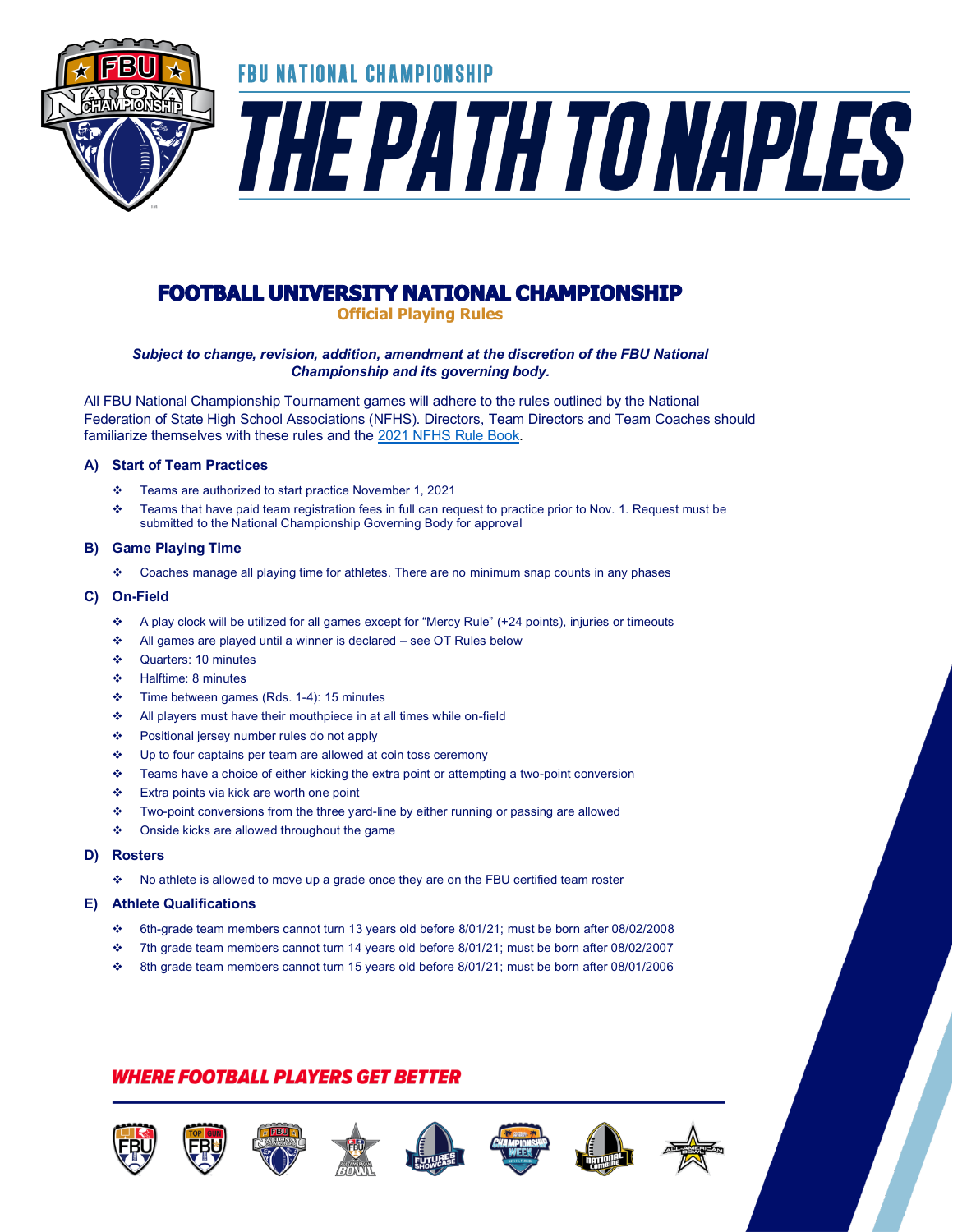

## FBU NATIONAL CHAMPIONSHIP

# THE PATH TO NAPLES

### **F) OT Rules**

- ❖ All game rules will apply except the line-to-gain shall always be the goal line. The try will not be made when it is not required to break the tie
- ❖ When the score is tied at the end of the fourth quarter, the referee will instruct both teams to return to their respective team boxes. There will be a three (3) minute intermission during which time both teams may confer with their coaches. All officials will assemble at the 50-yard line, review the overtime procedures, and determine the number of time outs remaining for each team. Each team shall be permitted one additional time out for each extra period plus any unused regulation game time outs. At the end of three (3) minutes the Head Linesman will go to the team on the side of the field where the line- to-gain equipment is located, and the Field Judge to the other team, to inform the coaches of the number of time outs remaining and to escort the respective team captains to the center of the field for the coin toss
- The visiting team captain shall be given the privilege of calling the coin while it is in the air. The winner of the toss shall be given choice of ball possession or designating the direction of the offense for the overtime period(s)
- ❖ To start the overtime, the offensive team (A) shall put the ball in play, first and goal, on the defensive team's (B) 10-yard line. Team A shall have a series of four downs. The series shall be terminated by any score by Team A or if Team B has possession at the end of any down
- ❖ Team A shall be awarded a new series when any of the following events may occur
- ❖ There is a change of team possession during the down and the ball belongs to Team A at the end of the down
- ❖ Team A recovers a scrimmage-kick (field-goal attempt) between the goal lines after it has been touched first by Team B beyond the neutral zone
- If Team A scores a touchdown, it is entitled to the opportunity to try for point, except when it is unnecessary to break the tie. A field goal attempt is permitted during any down. If the defensive team gains possession by recovering a fumble or intercepting a pass, the ball remains alive until that down has ended. This provides the defensive team (B) the opportunity to score following a recovery or interception
- ❖ After Team A has completed its series, Team B will become the offensive team with the ball in its possession at the 10-yard line. The same end of the field will be used for both possessions in order to insure equal game conditions and conserve time
- ❖ If the score remains tied after each team has been given one series, the procedure shall be repeated until a winner is determined. There will be an intermission of two (2) minutes during which the loser of the original post regulation coin toss will be given first choice of the options. If additional overtime periods are required, first choice of the options will be alternated
- ❖ The team scoring the greater number of points in the overtime shall be declared the winner. The final score shall be determined by totaling all points by each team during the regulation and overtime period

#### **G) Game Balls**

- ❖ Only Wilson-branded TDJ or higher for 6th or 7th grade games
- ❖ Only Wilson-branded TDY or higher for 8th grade games
- ❖ Teams are required to play with either the Wilson TDJ or TDY ball in every round of the FBU National Championship. There will be no exception to this rule. Failure to adhere to this rule will result in a team monetary penalty
- ❖ Teams are encouraged to bring their own balls for tournament play
- ❖ FBU will provide ONE Wilson TDJ ball and one Wilson TDY game ball at each game site

### *WHERE FOOTBALL PLAYERS GET BETTER*